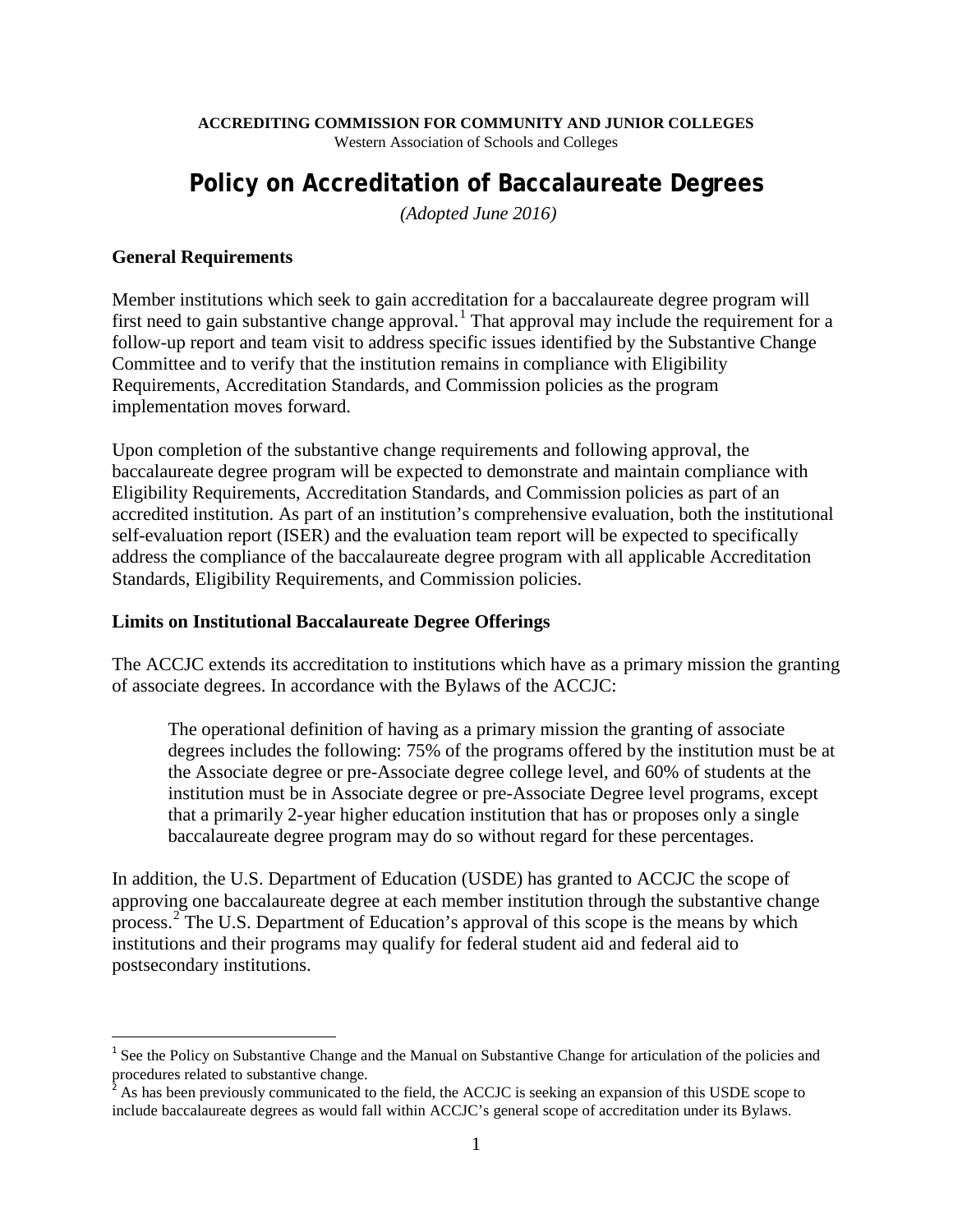Institutions exploring the addition of Baccalaureate Degrees will need to consider the extent of ACCJC's scope.

An institution preparing an Institutional Self Evaluation Report for purposes of reaffirmation of accreditation must, for the Eligibility Requirements, Accreditation Standards, and Commission policies listed below, specifically address and provide evidence of its practices as to the baccalaureate degree and how those practices meet the Eligibility Requirements, Accreditation Standards, and Commission policies. In addressing the standards Eligibility Requirements, Accreditation Standards, and Commission policies, the institution must also address and provide evidence of its practices for the baccalaureate degree program-specific evaluation criteria listed below.

## Eligibility Requirements

The Eligibility Requirement listed below applies to the baccalaureate degree programs.

**1. Authority:** *The institution is authorized or licensed to operate as a post-secondary educational institution and to award degrees by an appropriate governmental organization or agency as required by each of the jurisdictions or regions in which it operates.*

*Private institutions, if required by the appropriate statutory regulatory body, must submit evidence of authorization, licensure, or approval by that body. If incorporated, the institution shall submit a copy of its articles of incorporation.*

Specified Baccalaureate Degree Program Evaluation Criteria:

• Authority requires that an institution be authorized or licensed as a post-secondary institution to award degrees. An institution wishing to gain approval for a baccalaureate degree will have to provide evidence of the institution's authorization to offer the degree, as required by each of the jurisdictions or regions in which it operates.

A number of additional Eligibility Requirements (ERs) referenced in the Standards have specific application to the baccalaureate degree and are covered by the institution's compliance with those standards Eligibility Requirements, Accreditation Standards, and Commission policies.

# Accreditation Standards

The Accreditation Standards listed below apply to the institution as a whole and to each baccalaureate degree program. As appropriate, the list includes criteria indicating how the Standards specifically apply to baccalaureate degree programs. In addressing the Standards, the institution must also address and provide evidence of its practices for the baccalaureate degree program-specific evaluation criteria identified below.

**Standard I.A.1**, *The mission describes the institution's broad educational purposes, its intended student population, the types of degrees and other credentials it offers, and its commitment to student learning and student achievement. (ER 6)*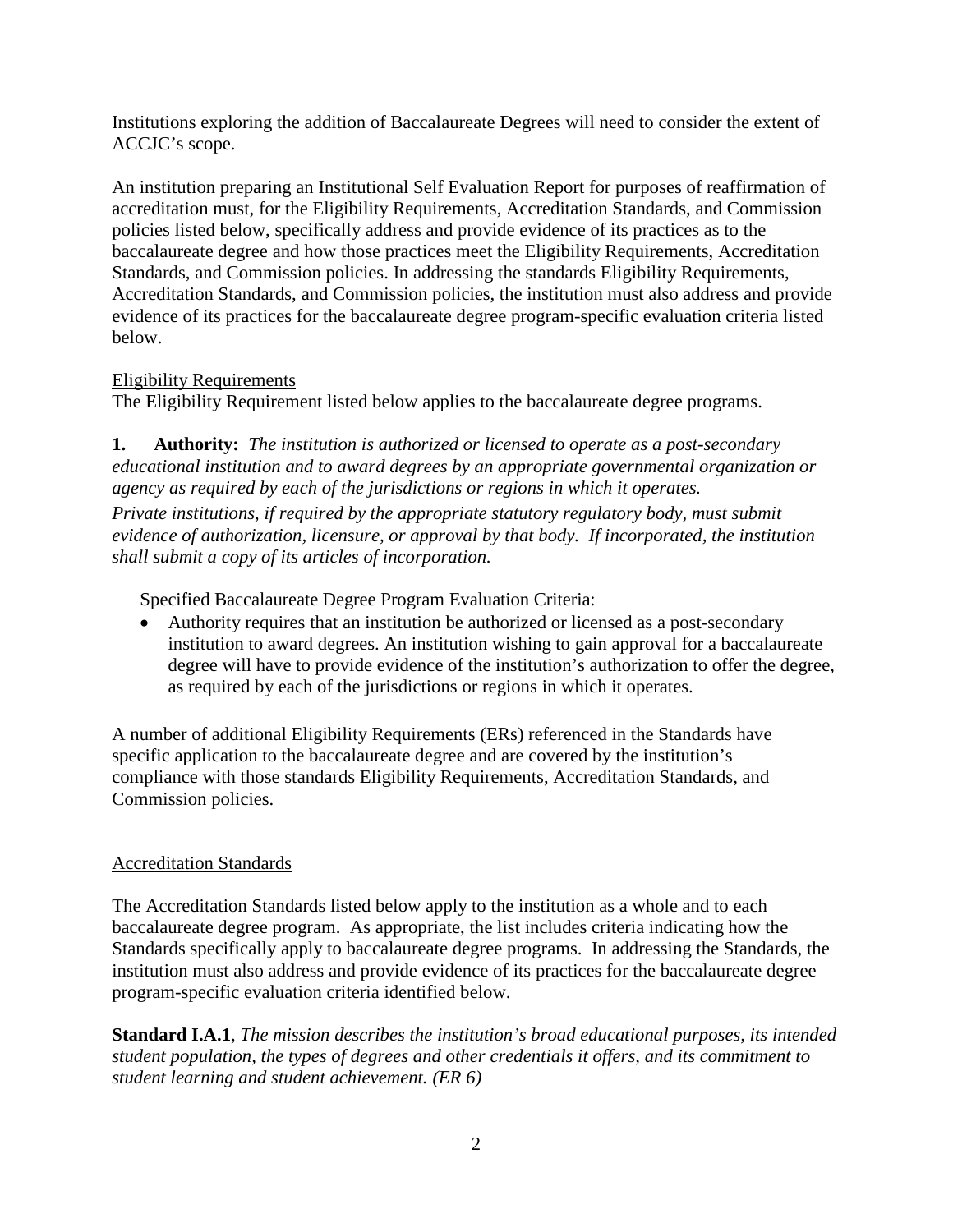Specified Baccalaureate Degree Program Evaluation Criteria:

- Institutions may need to make changes to the institutional mission to reflect the baccalaureate degree which must align with the Institutional mission.
- Student demand for the baccalaureate degree should demonstrate its correlation with the institutional mission.

**Standard I.A.2:** *The institution uses data to determine how effectively it is accomplishing its mission, and whether the mission directs institutional priorities in meeting the educational needs of students.*

Specified Baccalaureate Degree Program Evaluation Criteria:

- The assessment of data, in addition to measuring institution effectiveness, must also demonstrate the effectiveness of the baccalaureate degree program.
- The assessment of the baccalaureate degree must be differentiated from the overall assessment of institutional outcomes.

**Standard I.A.3:** *The institution's programs and services are aligned with its mission. The mission guides institutional decision-making, planning, and resource allocation and informs institutional goals for student learning and achievement.*

Specified Baccalaureate Degree Program Evaluation Criteria:

- The baccalaureate degree program is clearly aligned with the institutional mission.
- The institution has included the baccalaureate degree in its decision making and planning processes, and in setting its goals for student learning and achievement.

**Standard I.B.2** *The institution defines and assesses student learning outcomes for all instructional programs and student and learning support services.* (ER 11)

Specified Baccalaureate Degree Program Evaluation Criteria:

- Student learning outcomes for upper division baccalaureate degree courses reflect higher levels of depth and rigor generally expected in higher education.
- Assessment must be accurate and distinguish the baccalaureate degree outcomes from those of other programs.

**Standard I.B.3**: *The institution establishes institution-set standards for student achievement, appropriate to its mission, assesses how well it is achieving them in pursuit of continuous improvement, and publishes this information. (ER 11)*

Specified Baccalaureate Degree Program Evaluation Criteria:

• The Institution has institution-set standards for the baccalaureate degree program and assesses performance related to those standards. It uses this assessment to improve the quality of the baccalaureate degree program.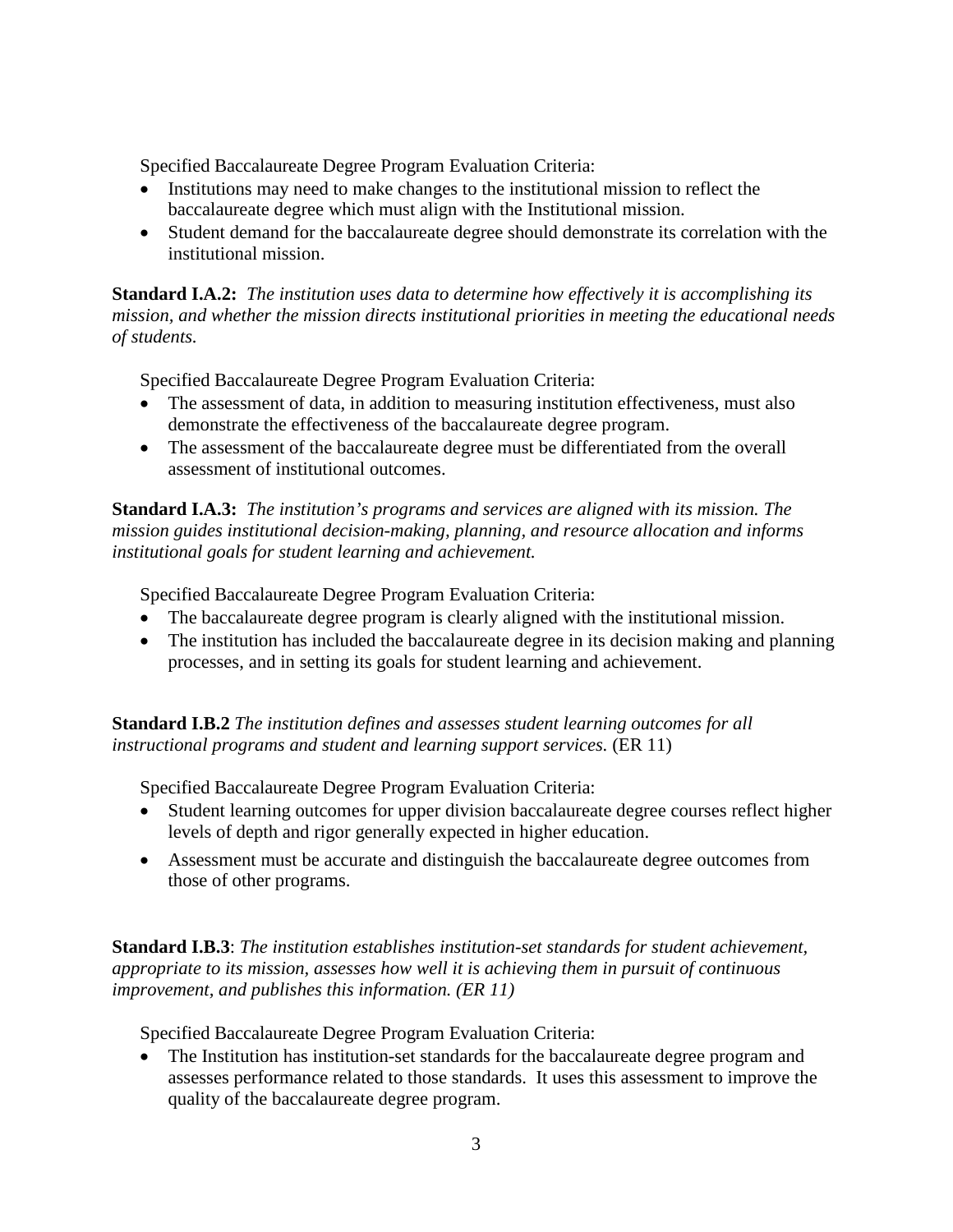• Student Achievement standards are separately identified and assessed for baccalaureate degree programs to distinguish them from associate degree programs.

**Standard I.B.7**: *The institution regularly evaluates its policies and practices across all areas of the institution, including instructional programs, student and learning support services, resource management, and governance processes to assure their effectiveness in supporting academic quality and accomplishment of mission.*

Specified Baccalaureate Degree Program Evaluation Criteria:

• The institutional evaluation of policies and practices recognizes the unique aspects and requirements of the baccalaureate degree program in relation to learning and student support services and resource allocation and resource management.

**Standard I.C.1:** *The institution assures the clarity, accuracy, and integrity of information provided to students and prospective students, personnel, and all persons or organizations related to its mission statement, learning outcomes, educational programs, and student support services. The institution gives accurate information to students and the public about its accreditation status with all of its accreditors. (ER 20)*

Specified Baccalaureate Degree Program Evaluation Criteria:

• Information related to baccalaureate degree programs is clear and accurate in all aspects of this Standard, especially in regard to learning outcomes, program requirements, and student support services.

**Standard I.C.2:** *The institution provides a print or online catalog for students and prospective students with precise, accurate, and current information on all facts, requirements, policies, and procedures listed in the "Catalog Requirements" (see endnote). (ER 20)* 

Specified Baccalaureate Degree Program Evaluation Criteria:

• The catalog and other information for students shall include accurate and current information concerning all requirements for the baccalaureate degree including admissions criteria, enrollment processes, academic requirements, and all other relevant and pertinent information.

**Standard I.C.3:** *The institution uses documented assessment of student learning and evaluation of student achievement to communicate matters of academic quality to appropriate constituencies, including current and prospective students and the public. (ER 19)*

Specified Baccalaureate Degree Program Evaluation Criteria:

• The assessment results of student learning and student achievement in the baccalaureate degree programs are used in the communication of academic quality.

**Standard I.C.4:** *The institution describes its certificates and degrees in terms of their purpose, content, course requirements, and expected learning outcomes.*

Specified Baccalaureate Degree Program Evaluation Criteria: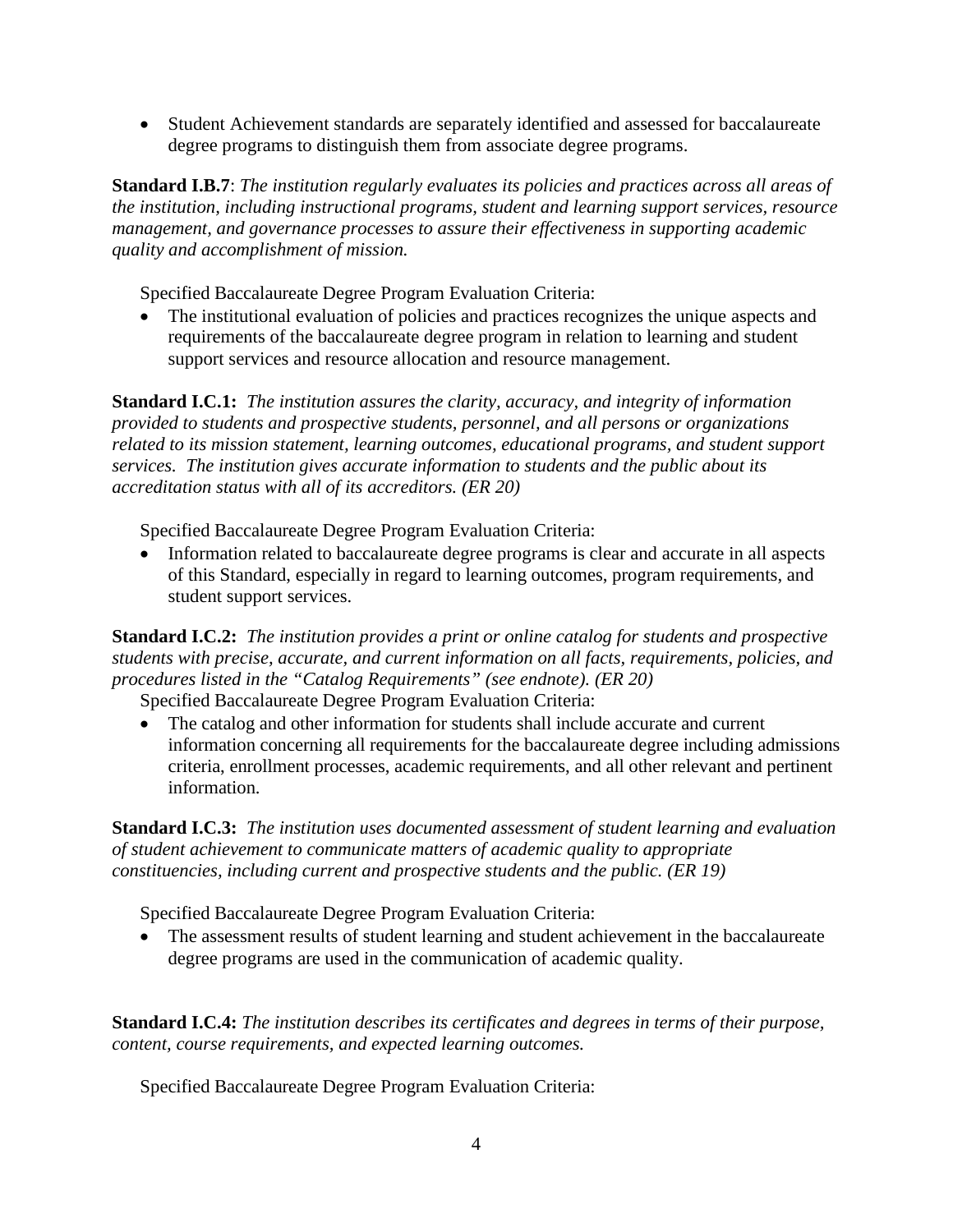• The purpose, content, course requirements and learning outcomes of the baccalaureate degree programs are clearly described.

**Standard II.A.1:** *All instructional programs, regardless of location or means of delivery, including distance education and correspondence education, are offered in fields of study consistent with the institution's mission, are appropriate to higher education, and culminate in student attainment of identified student learning outcomes, and achievement of degrees, certificates, employment, or transfer to other higher education programs. (ER 9 and ER 11)* 

Specified Baccalaureate Degree Program Evaluation Criteria:

- The baccalaureate degree field of study aligns with the institutional mission.
- The baccalaureate degree program is appropriate to higher education
- The baccalaureate degree program will culminate in identified student learning outcomes appropriate to higher education.
- The baccalaureate degree program leads to employment or transfer to other higher education programs.

**Standard II.A.3:** *The institution identifies and regularly assesses learning outcomes for courses, programs, certificates and degrees using established institutional procedures. The institution has officially approved and current course outlines that include student learning outcomes. In every class section students receive a course syllabus that includes learning outcomes from the institution's officially approved course outline.*

Specified Baccalaureate Degree Program Evaluation Criteria:

• Learning outcomes for baccalaureate courses, programs, and degrees are identified and assessed consistent with institutional processes.

**Standard II.A.5:** *The institution's degrees and programs follow practices common to American higher education, including appropriate length, breadth, depth, rigor, course sequencing, time to completion, and synthesis of learning. The institution ensures that minimum degree requirements are 60 semester credits or equivalent at the associate level, and 120 credits or equivalent at the baccalaureate level. (ER 12)*

Specified Baccalaureate Degree Program Evaluation Criteria:

- A Minimum of 40 semester credits or equivalent of upper division coursework including the major and general education is required.
- The academic credit awarded for upper division courses within baccalaureate degree programs is clearly distinguished from that of lower division courses.
- The instructional level and curriculum of the upper division courses in the baccalaureate degree are comparable to those commonly accepted among like degrees in higher education and reflect the higher levels of knowledge and intellectual inquiry expected at the baccalaureate degree level.
- Student expectations, including learning outcomes, assignments and examinations  $\theta$  in the upper division courses demonstrate the rigor commonly accepted among like degrees in higher education.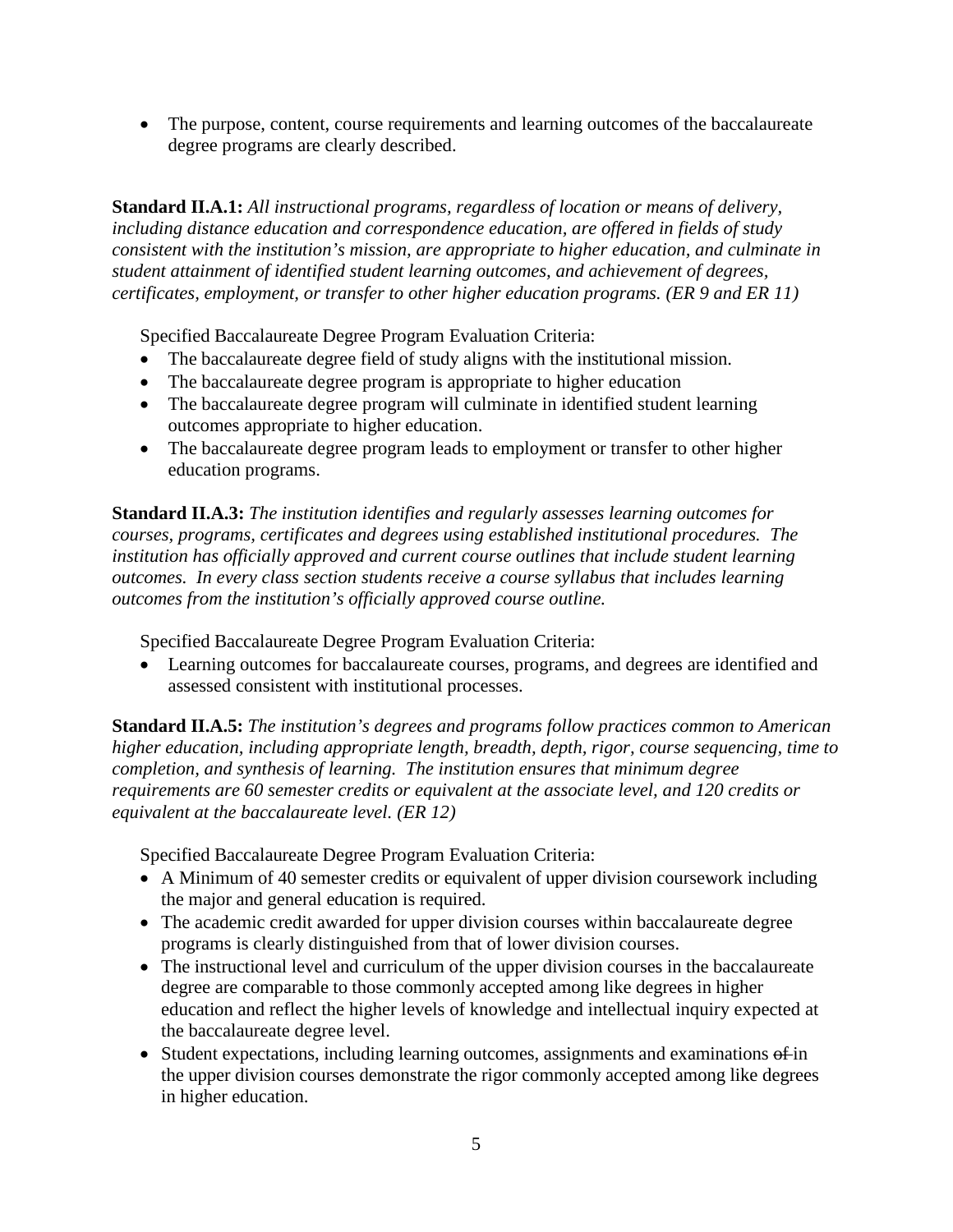• The program length and delivery mode of instruction are appropriate for the expected level of rigor.

**Standard II.A.6:** *The institution schedules courses in a manner that allows students to complete certificate and degree programs within a period of time consistent with established expectations in higher education.[3](#page-5-0) (ER 9)*

Specified Baccalaureate Degree Program Evaluation Criteria:

• Baccalaureate degree courses are scheduled to ensure that students will complete those programs in a reasonable period of time.

**Standard II.A.9:** *The institution awards course credit, degrees and certificates based on student attainment of learning outcomes. Units of credit awarded are consistent with institutional policies that reflect generally accepted norms or equivalencies in higher education. If the institution offers courses based on clock hours, it follows Federal standards for clock-to-credithour conversions. (ER 10)*

Specified Baccalaureate Degree Program Evaluation Criteria:

• Baccalaureate Degrees and the course credit in those programs are based on student learning outcomes. These outcomes are consistent with generally accepted norms and equivalencies in higher education, especially in relation to upper division courses.

**Standard II.A.10:** *The institution makes available to its students clearly stated transfer-ofcredit policies in order to facilitate the mobility of students without penalty. In accepting transfer credits to fulfill degree requirements, the institution certifies that the expected learning outcomes for transferred courses are comparable to the learning outcomes of its own courses. Where patterns of student enrollment between institutions are identified, the institution develops articulation agreements as appropriate to its mission. (ER 10)*

Specified Baccalaureate Degree Program Evaluation Criteria:

• Policies for student admission into the baccalaureate degree program ensure that all program requirements are fulfilled, including completion of the minimum required semester units, prerequisites, experience, and general education.

**Standard II.A.11:** *The institution includes in all of its programs, student learning outcomes, appropriate to the program level, in communication competency, information competency, quantitative competency, analytic inquiry skills, ethical reasoning, the ability to engage diverse perspectives, and other program-specific learning outcomes.*

Specified Baccalaureate Degree Program Evaluation Criteria:

<span id="page-5-0"></span> $3$  Glossary- Established expectations in higher education (also, appropriate for, accepted in, common to, accepted norms in, etc.): Shared and time honored principles, values and practices within the American community of higher education.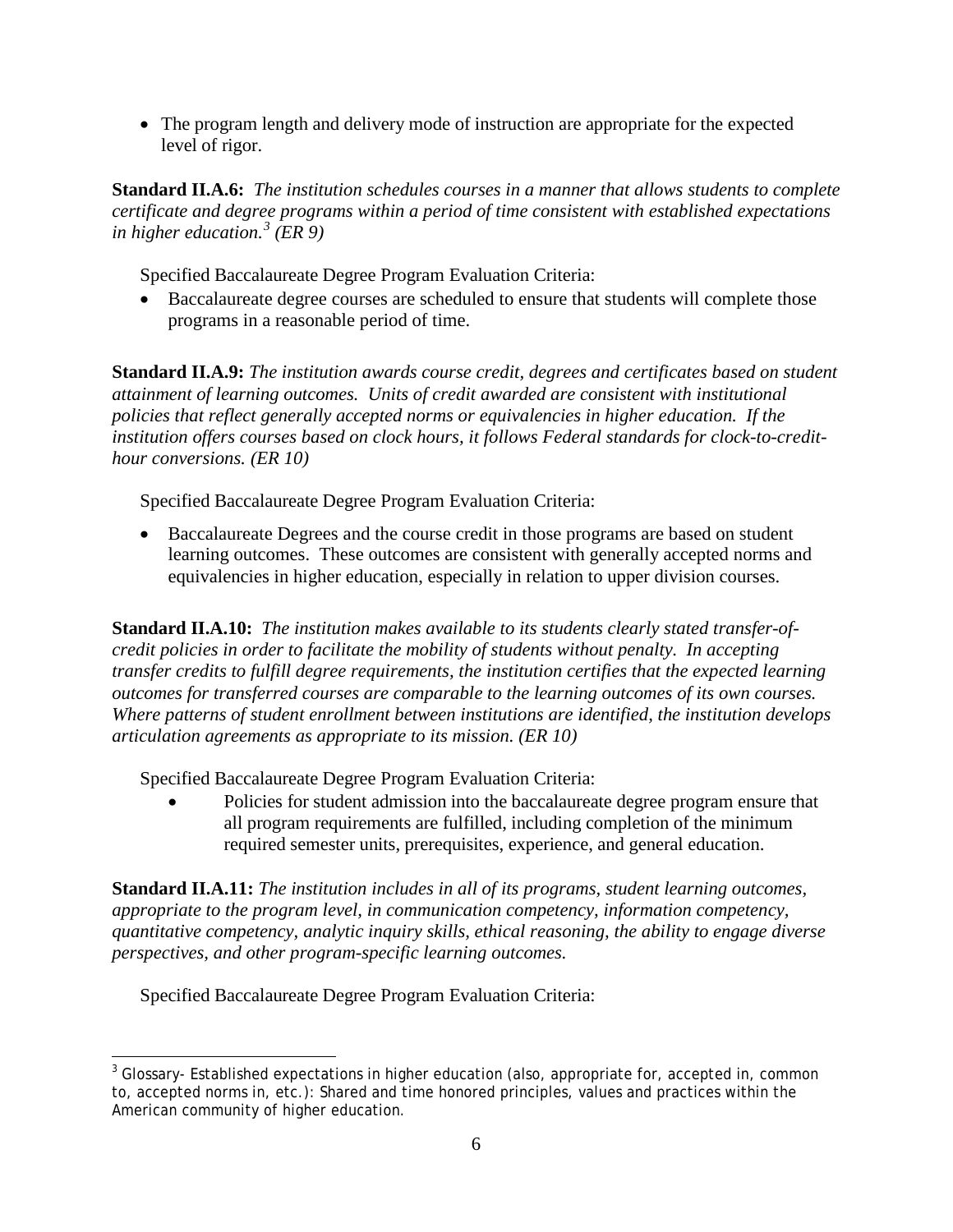• Student learning outcomes in baccalaureate degree programs are consistent with generally accepted norms in higher education and reflect the higher levels expected at the baccalaureate degree level.

**Standard II.A.12:** *The institution requires of all of its degree programs a component of general education based on a carefully considered philosophy for both associate and baccalaureate degrees that is clearly stated in its catalog. The institution, relying on faculty expertise, determines the appropriateness of each course for inclusion in the general education curriculum, based upon student learning outcomes and competencies appropriate to the degree level. The learning outcomes include a student's preparation for and acceptance of responsible participation in civil society, skills for lifelong learning and application of learning, and a broad comprehension of the development of knowledge, practice, and interpretive approaches in the arts and humanities, the sciences, mathematics, and social sciences. (ER 12)*

Specified Baccalaureate Degree Program Evaluation Criteria:

- At least 36 semester units or equivalent of lower and upper division general education is required, including at least 9 semester units or equivalent of upper division general education coursework.
- The general education requirements are integrated and distributed to both lower division and upper division courses.
- The general education requirements are distributed across the major subject areas for general education; the distribution appropriately captures the baccalaureate degree level student learning outcomes and competencies.

**Standard II.A.13:** *All degree programs include focused study in at least one area of inquiry or in an established interdisciplinary core. The identification of specialized courses in an area of inquiry or interdisciplinary core is based upon student learning outcomes and competencies, and include mastery, at the appropriate degree level, of key theories and practices within the field of stud*y.

Specified Baccalaureate Degree Program Evaluation Criteria:

• The baccalaureate degree program includes a focused study on one area of inquiry or discipline at the baccalaureate level and includes key theories and practices appropriate to the baccalaureate degree level.

**Standard II.A.14:** *Graduates completing career-technical certificates and degrees demonstrate technical and professional competencies that meet employment standards and other applicable standards and preparation for external licensure and certification*

Specified Baccalaureate Degree Program Evaluation Criteria:

• The CTE baccalaureate degree ensures students will be able to meet employment standards and licensure or certification as required in the field of study.

**Standard II.B.1:** *The institution supports student learning and achievement by providing library and other learning support services to students and to personnel responsible for student*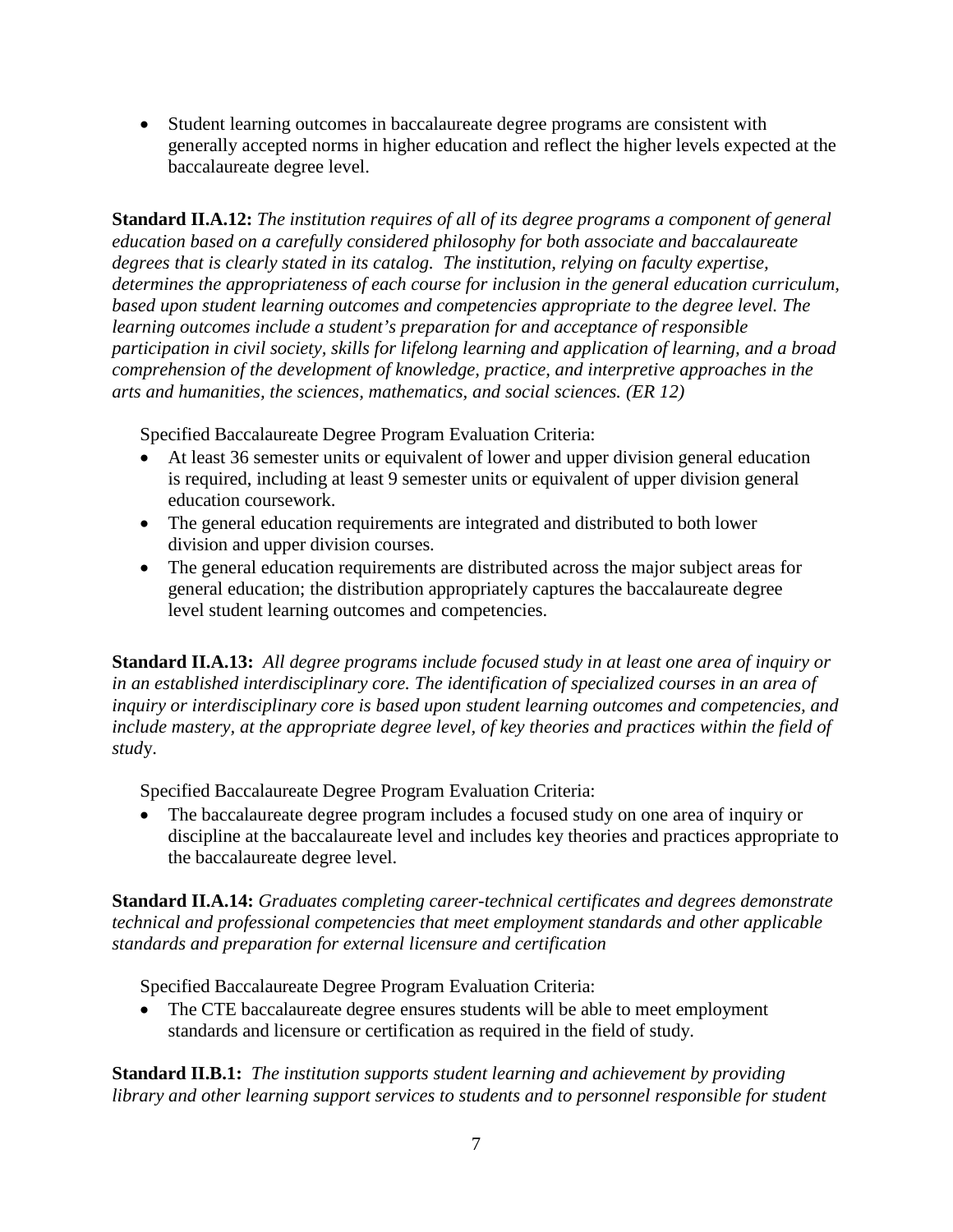*learning and support. These services are sufficient in quantity, currency, depth, and variety to support educational programs, regardless of location or means of delivery, including distance education and correspondence education. Learning support services include, but are not limited to, library collections, tutoring, learning centers, computer laboratories, learning technology, and ongoing instruction for users of library and other learning support services.*

Specified Baccalaureate Degree Program Evaluation Criteria:

- Learning support services to support the baccalaureate degree program are sufficient to support the quality, currency, rigor and depth of the baccalaureate degree and reflect the unique needs of the program.
- Resource collections are sufficient in regard to the rigor, currency, and depth expected of baccalaureate degree programs.

**Standard II.C.6:** *The institution has adopted and adheres to admission policies consistent with its mission that specify the qualifications of students appropriate for its programs. The institution defines and advises students on clear pathways[4](#page-7-0) to complete degrees, certificate and transfer goals. (ER 16)*

Specified Baccalaureate Degree Program Evaluation Criteria:

- The prerequisites and other qualifications for the baccalaureate degree are appropriately communicated and applied to students.
- The advising of students related to the baccalaureate degree appropriately identifies course sequencing and pathways.

**Standard III.A.1:** *The institution assures the integrity and quality of its programs and services by employing administrators, faculty and staff who are qualified by appropriate education, training, and experience to provide and support these programs and services. Criteria, qualifications, and procedures for selection of personnel are clearly and publicly stated and address the needs of the institution in serving its student population. Job descriptions are directly related to institutional mission and goals and accurately reflect position duties, responsibilities, and authority.* 

Specified Baccalaureate Degree Program Evaluation Criteria:

• The job descriptions for faculty members teaching in the baccalaureate degree accurately reflect the duties and responsibilities associated with the position.

**Standard III.A.2:** *Faculty qualifications include knowledge of the subject matter and requisite skills for the service to be performed. Factors of qualification include appropriate degrees, professional experience, discipline expertise, level of assignment, teaching skills, scholarly activities, and potential to contribute to the mission of the institution. Faculty job descriptions include development and review of curriculum as well as assessment of learning. (ER 14)*

<span id="page-7-0"></span><sup>4</sup> Glossary- Pathways: The specific selection and progression of courses and learning experiences students pursue and complete and they progress in their education toward a certificate, degree, transfer, or other identified educational goal.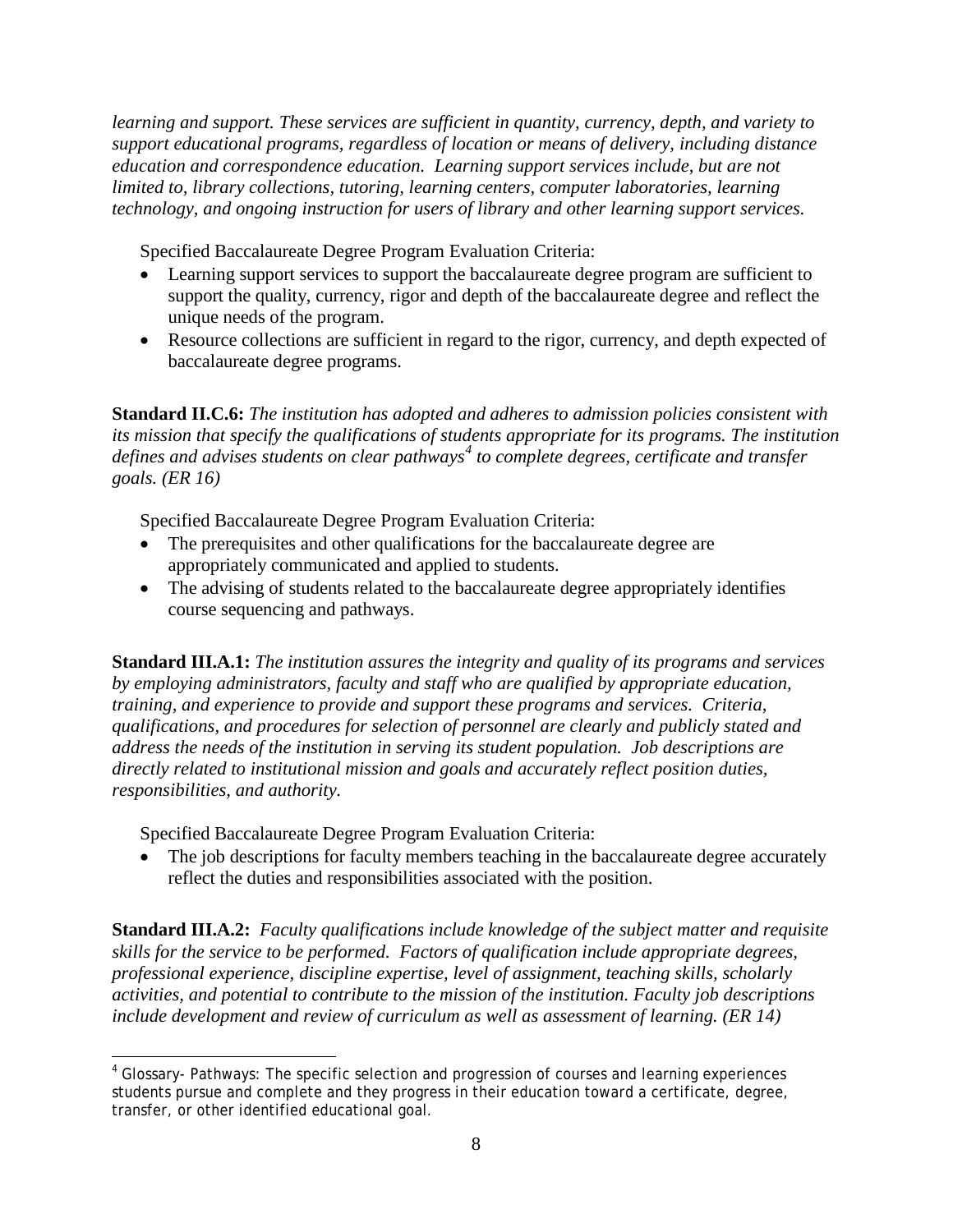Specified Baccalaureate Degree Program Evaluation Criteria:

- The qualifications for faculty teaching upper division courses in the baccalaureate degree include the requirement for a master's degree (or academic credentials at least one level higher than the baccalaureate degree) or doctoral degree, in an appropriate discipline.
- In cases where no Master's degree is available for the field of study, the qualifications for faculty teaching upper division courses in the baccalaureate degree include a bachelor's degree in the discipline or closely related discipline, and a Master's degree in any discipline, and demonstrated industry work experience in the field for a minimum of six years, and commonly required industry-recognized certification or professional licensure.
- The Commission may require some faculty in non-career technical education baccalaureate programs to have the recognized terminal degree in the field of study.

**Standard III.A.7:** *The institution maintains a sufficient number of qualified faculty, which includes full-time faculty and may include part-time and adjunct faculty, to assure the fulfillment of faculty responsibilities essential to the quality of educational programs and services to achieve institutional mission and purposes*.

Specified Baccalaureate Degree Program Evaluation Criteria:

• There is at least one full-time faculty member assigned to the baccalaureate degree program.

**Standard III.B.3:** *To assure the feasibility and effectiveness of physical resources in supporting institutional programs and services, the institution plans and evaluates its facilities and equipment on a regular basis, taking utilization and other relevant data into account.*

Specified Baccalaureate Degree Program Evaluation Criteria:

• The facilities and other physical resources utilized by the baccalaureate degree program are evaluated for effectiveness for the program on a regular basis.

**Standard III.C.1:** *Technology services, professional support, facilities, hardware, and software are appropriate and adequate to support the institution's management and operational functions, academic programs, teaching and learning, and support services.*

Specified Baccalaureate Degree Program Evaluation Criteria:

• Technology services and support, facilities, hardware and software utilized by the baccalaureate degree program are appropriate and adequate for the program.

**Standard III.D.1:** *Financial resources are sufficient to support and sustain student learning programs and services and improve institutional effectiveness. The distribution of resources supports the development, maintenance, allocation and reallocation, and enhancement of*